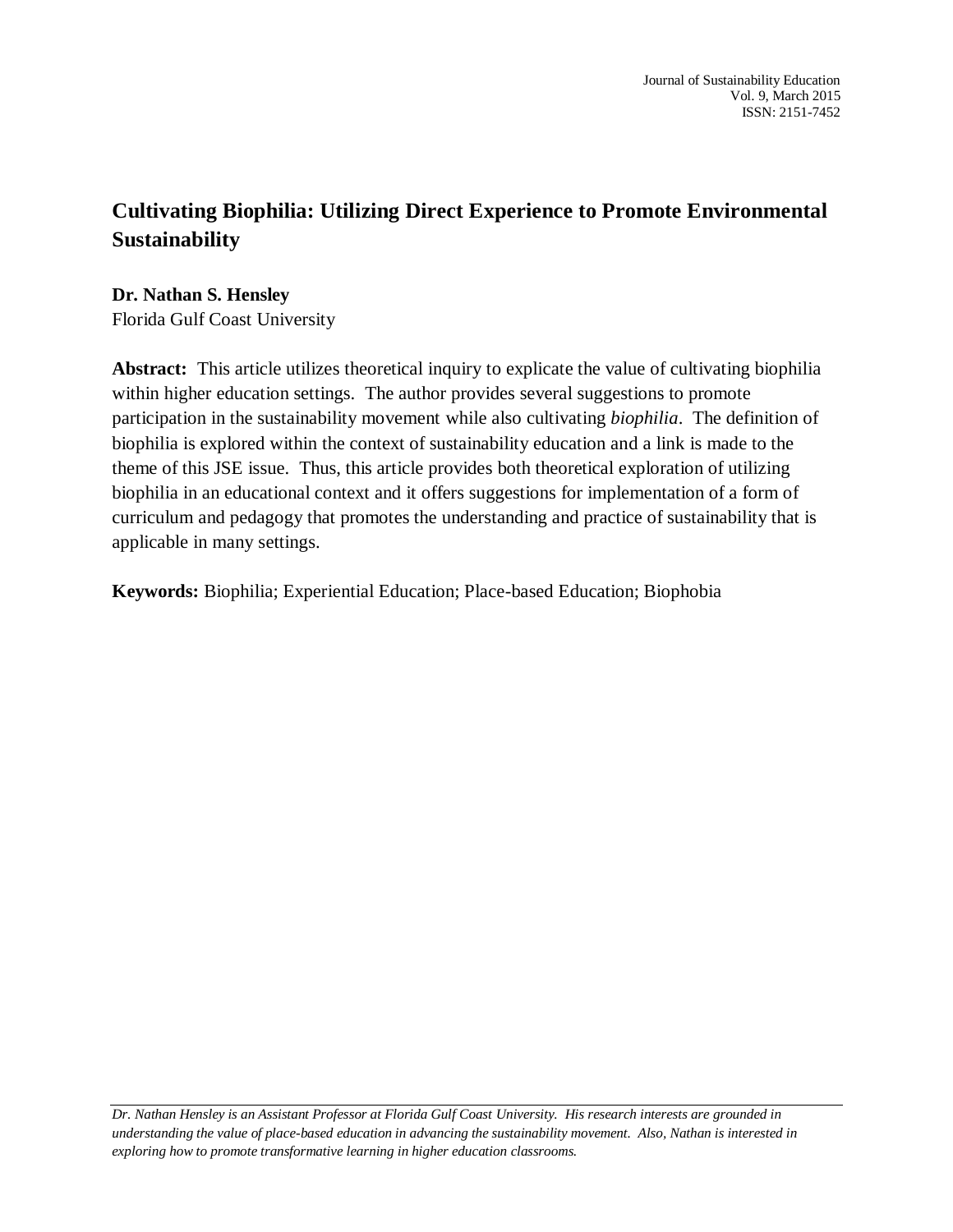In the end we will conserve only what we love. We will love only what we understand. We will *understand only what we are taught*. -Baba Dioum (In Saylan & Blumstein, 2011, p. 182)

*I do not believe in love between men and women, between human beings, if we are not able to love the world*. (Paulo Freire in Kahn, 2008, p.8)

*Let the beauty you love be what you do*. –Rumi

#### **Introduction**

The theme for this JSE issue, *Sustainability*, *what's love got to do with it?*, compels us as educators to think about the inherent connections between love and sustainability. Reflecting upon my work as a practitioner and theorist in the field of sustainability education, I realize that a large part of the sustainability movement is rooted in a dedication to preserve the web of life that makes life on earth possible. But, more specifically, participation in the sustainability movement comes down to the love of life and life-like processes embodied by the term *biophilia*. Those who are most active in the sustainability movement tend to exhibit a love of the natural and social communities that make up the place in which they live (Hensley, 2011; Hawken, 2007). As an educator, I seek out ways to help students recognize how their experiences in nature have shaped their perception of, and relationship with, the natural world (Corcoran, 1999). When exploring the concepts of perception of, and relationship with, the natural world it is valuable to draw from the concepts of "biophilia" (nature-friendliness or love of nature) and "biophobia" (fear of nature). In the university-level introductory sustainability courses that I have taught over the past four and a half years I have found that introducing the concepts of biophilia and biophobia to students early in the semester provides a valuable theoretical framework to enable them to deepen their understanding of their relationship with the natural world and furthermore to develop an understanding of the link between biophilia and sustainability. In this article I will explore the concept of biophilia while unpacking its educational significance. Also, I will draw from my classroom teaching experience to provide a framework to promote biophilia and sense of place in the college-level classroom. The link between one's relationship with the natural world and one's participation in the sustainability movement is easy to overlook, but in the midst of the modern day ecological crisis it is crucial that today's students are able to think critically about what it means to cultivate a mutually beneficial relationship between humans and the earth.

## **What is biophilia?**

Popularized by E.O. Wilson (1984), "biophilia" is a term that depicts what he describes as "the innate human urge to affiliate with other forms of life" (p. 85). The term biophilia is derived from the Greek word *bios*, "life" and the suffix *philia* which is the Greek word for "love." The idea of biophilia has a sizable amount of scholarship associated with it that has accumulated over the past 30 years. Psychologist Erich Fromm utilized the term in the early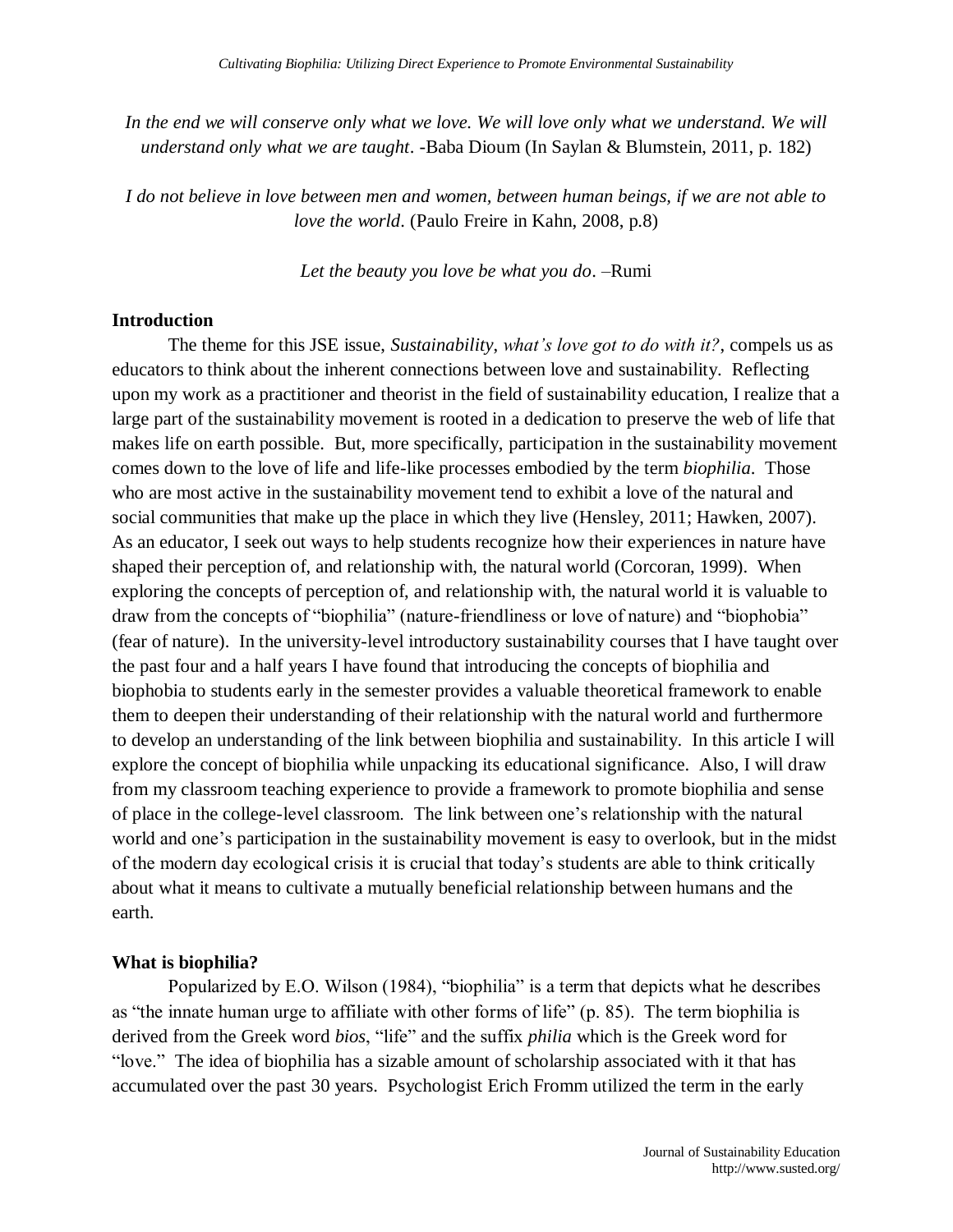1970s and E.O. Wilson (1984) wrote a book about biophilia that provides an in-depth look at the term and its implications from an environmental perspective. Also, the educator and environmental philosopher David Orr (1994a) provides an analysis of the term in *Earth in mind* (pp. 131-153). Understanding the role of the love of life, or biophilia, in the sustainability movement aligns with this issue of the JSE and helps to further elucidate the link between education and sustainability. In this article my work joins the existing conversation on biophilia with a focus on connecting education and biophilia. Erich Fromm (1992/1973) stated that biophilia is the "passionate love of life and of all that is alive" (p. 406). Recognizing the significance of cultivating a passionate love of life and all that is alive seems to be the lynchpin of understanding biophilia. When Fromm's conception of biophilia is applied to the natural world, biophilia can expand one's ability to appreciate and comprehend the inherent interconnectivity between ecological integrity and human health (Westra, Soskolne, & Spady, 2012). As we see in the earlier Baba Dioum quote, when an individual holds a passionate love for life and all that is alive she can become motivated to participate in the stewardship of life. In his description of biophilia, Cajete (1999) observes that the "biophilic sensibility appears to be a primal and innate dimension of our humanity" (p. 190). In other words, biophilia is viewed as being hardwired into each of us and it is a way to get more connected to our humanity. Wilson (1995) adds that biophilia is "a part of ultimate human nature" (p. 31). Cultivating and nurturing biophilia helps us to maintain our physical, mental and psychological wellbeing (Cajete, 1999). The link between biophilia and concern for the natural world is strong (Jones, 2013). We tend to care for, protect, and affiliate with what we know well (Orr, 1994a), and to fear what we do not know well.

The importance of promoting biophilia becomes even more evident when recognizing its possibility as a survival mechanism for the human species (Orr, 1994a). Without the kind of human-earth relationship that emerges from biophilia, humanity as we know it is at risk. With the looming ecological crisis that we now face it becomes even more important to recognize the urgency tied to connecting to our natural world. In appreciation of this urgency the environmentalist and nature writer Sigurd Olson coined the term "racial memory," which referred to the idea that "humans have a biological attachment to nature that arises from our long evolutionary heritage" (Backes, 2001, p. xxxii). In other words, there is an evolutionary longing within all of us to connect and/or reconnect to nature in ways that pre-modern humans did and this longing may be the very thing that will motivate us to live in a more sustainable manner. This notion of racial memory resonates with the Biophilia Hypothesis which maintains that "humans possess a biologically based attraction to certain aspects of the natural environment and that their well-being depends, to a great extent, on the relationships with the surrounding natural world" (Jones, 2013, p. 151). On the opposite end of the spectrum, it is valuable to explore what happens when we lose the love of nature and develop a fear of it. When educators, educational theorists, policy makers, and other stake holders understand the negative impact that a fear of nature has upon our relationship with it there is more urgency associated with building an educational response to this lack of connection between humans and nature (Louv, 2008).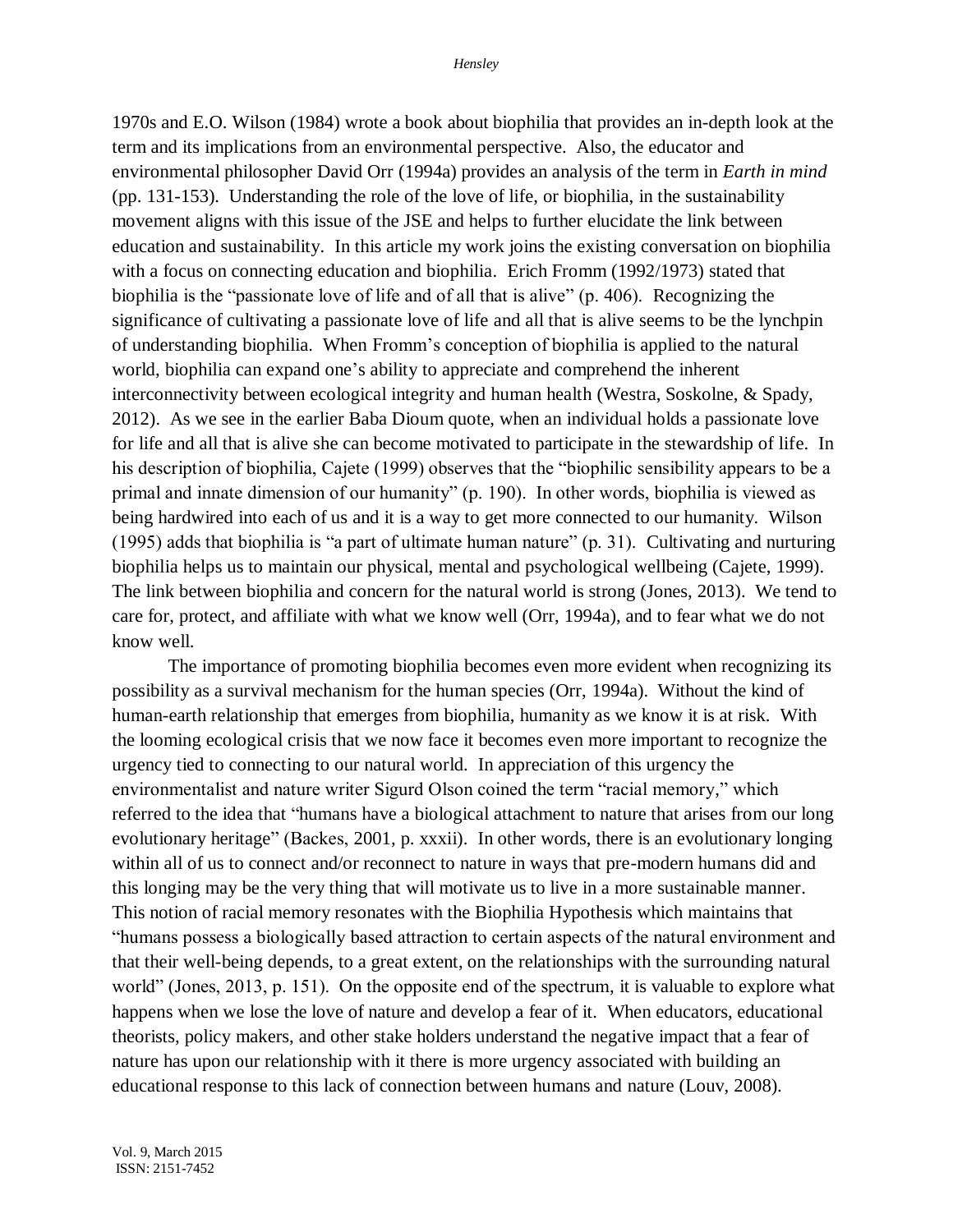In contrast to biophilia, we face an epidemic of *biophobia,* which is a learned fear of the natural world (Orr, 1994a; Sobel, 1996). I remember once, while working as an instructor for a wilderness therapy program, I was sitting with my students in a circle around the evening fire for the closing activity of the day. When a small sound came from the woods, several of the students jumped up and ran to the side of the circle away from the sound. I investigated and found that an American Toad had made the noise. I showed the students and we had a good laugh that they were all scared of something that was so small. This served as an excellent example of how it is easy to overreact to and be fearful of the unknown. Similarly, it is common for people to be scared of nature and anything that has to do with nature and to suffer from biophobia. According to Orr (1994a) biophobia ranges from "discomfort in 'natural' places to active scorn for whatever is not manmade, managed, or air-conditioned" (p. 131). Biophobia emerges from an overreliance on technology and the "comforts" that can be provided from our lives which are primarily spent inside. Orr adds that biophobia is "the culturally acquired urge to affiliate with technology, human artifacts, and solely with human interests regarding the natural world" (p. 131). Biophobia is becoming an epidemic among people who are inundated with modern day conveniences and technology ranging from video games, to television to sending texts and messaging (Orr, 1994a; Louv, 2008; Hensley, 2012). Cajete (1999) asserts that biophobia is most commonly "expressed in the attempt to control and subdue nature" (p. 190). The interest in trying to control and subdue nature is counterproductive when there is a need to forge stronger relationships with our natural surroundings. Biophobia is commonly cultivated in higher education institutions (Jones, 2013; Cajete, 1999) and thus more college graduates emerge from their university experience as "more effective vandals of the earth" (Orr, 1994a, p. 5) instead of informed and more dedicated stewards of the biosphere and their bioregion. Ultimately biophobia "contributes to the dysfunction of modern relationships to the natural world" (Cajete, 1999, p. 190). Orr (1994a) adds that biophobia is the "foundation for a politics of domination and exploitation" (p. 136). Furthermore, groups of humans who are "biophobic or incompetent toward nature" tend to pass into extinction through starvation and disease (p. 133). Thus, it is essential that we forge an educational response to the biophobic tendencies that are embedded in higher education and throughout education at all levels. To counter the damaging tendencies of biophobia it is valuable to examine the ways that fostering biophilia in educational settings can promote sustainability and participation in the sustainability movement.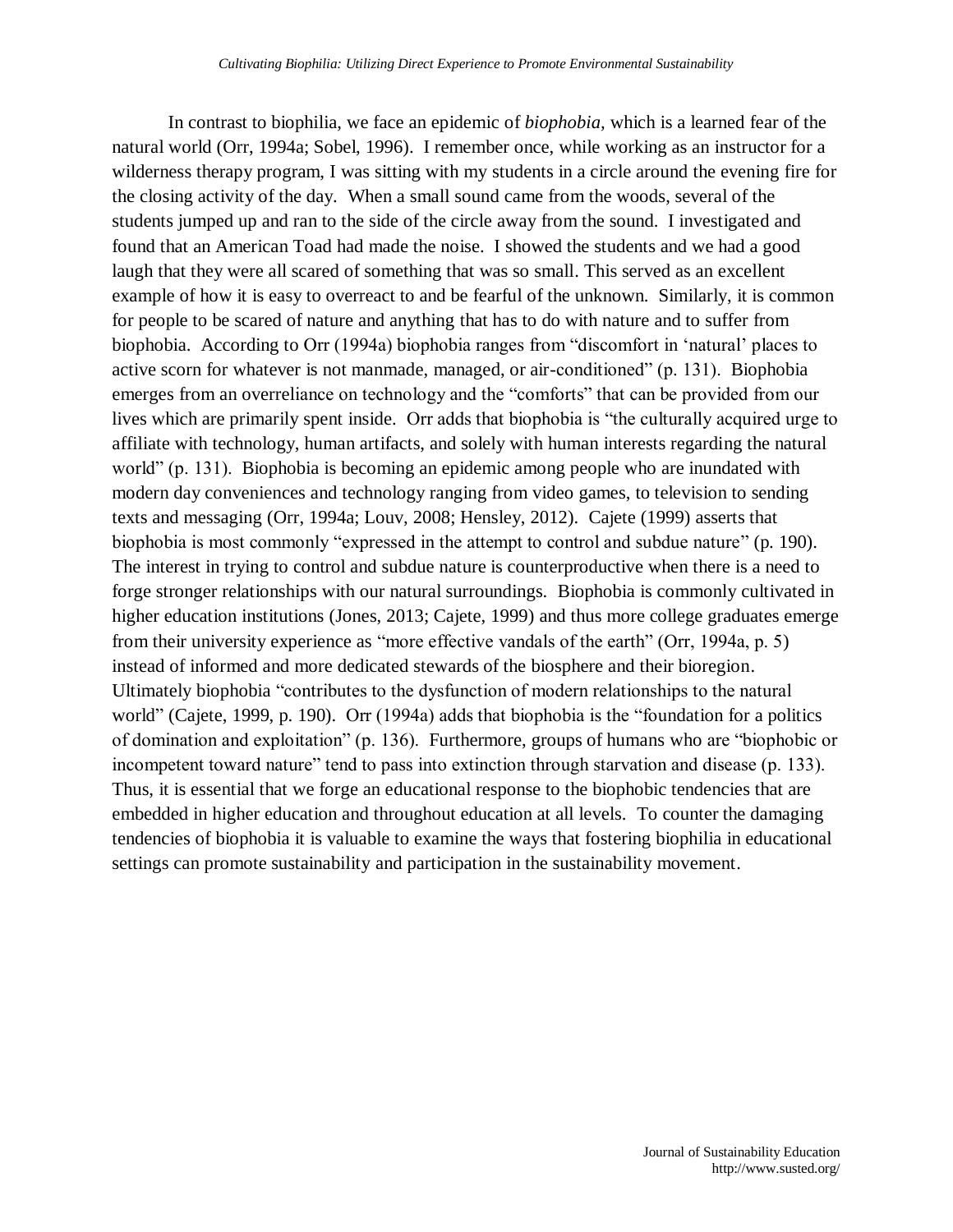#### **The value of cultivating biophilia in an educational setting**

*What knowledge will allow the students to live on?* -Marla Morris

*Education is the point at which we decide whether we love the world enough to assume responsibility for it and by the same token save it from that ruin which, except for renewal, except for the coming of the new and the young, would be inevitable*. -Hannah Arendt

*If we are to continue on the path of reconstructing and protecting the earth systems upon which we depend, it will be necessary to design an educational response to the ecological crisis*. -J. Wiliam Hug (1998)

Several years ago, while working as an environmental educator for a botanical garden in southern Georgia, I experienced the transformative capacity of nature immersion in promoting biophilia. I was leading a group of fourth graders on a hike through a longleaf pine ecosystem, and partway through the hike one kid stopped hiking, looked around and then exclaimed "Wow, this is better than a video game!" I was impressed by the ability of nature to make such a profound impact. The transformative potential tied to nature immersion and advancing a love of the natural world is significant. I contend that promoting biophilia is at the very foundation of building an educational response to the ecological crisis. Because biophilia emerges from building one's relationship to his/her place it fosters an authentic advocacy for conserving and preserving the ecological systems upon which we depend. In recognition of the urgency associated with countering the ecological crisis and fighting for the rights of all life, Paulo Freire stated that, "It is urgent that we assume the duty of fighting for the fundamental ethical principles, like respect for the life of human beings, the life of other animals, the life of birds, the life of rivers and forests" (In Kahn, 2008, p.8). Cultivating biophilia, through environmental education, is a foundational approach to enlisting the awareness, knowledge, and values required to advance the fight for the fundamental principles that Freire describes above. By promoting a shift in worldview from a mechanistic perspective to a more enlightened ecological perspective, (Capra, 1992) education that promotes biophilia is well situated to equip the next generation with the values, and skills necessary to transform their relationship with nature from seeing humans as *a part of* and not *apart from* the natural world (Smith & Williams, 1999; O'Sullivan, 2004). Hensley (2011 & 2012) refers to this transformation of epistemological tradition (from an educational model based on an outdated "carbon copy" of mechanistic interactions with the earth to an enlightened recognition of the inherent interconnectivity and interdependence among the entire web of life) as transcending the carbon copy curriculum. To Hensley, transcending the carbon copy curriculum necessitates critical reflection on the current state of education and a reconceptualization of curriculum and pedagogy grounded in direct experience, ecological thinking, and localization (see Hensley, 2012 for more of a discussion on transcending the carbon copy curriculum). Thus, it is crucial to theorize about ways that we can find an escape from educational confusion (Dewey, 1931).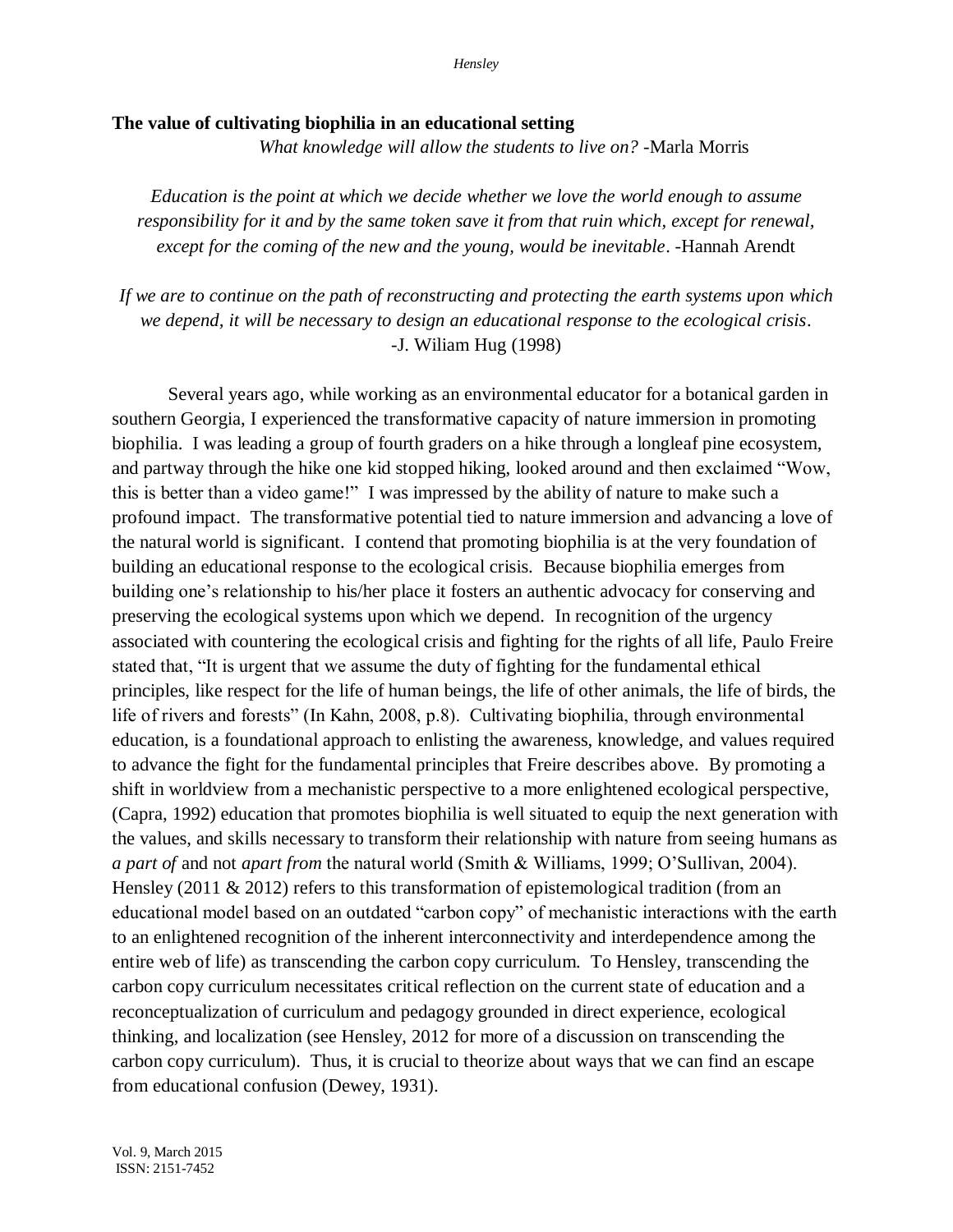Rachel Carson admonishes the mechanistic worldview that has been fundamental to the destruction of our biosphere, stating that the "'control of nature' is a phrase conceived in arrogance, born of the Neanderthal age of biology and the convenience of man" (In Harris, 2000, p. 144). Carson urges us to think more broadly and to recognize the importance of fostering a mutually beneficial human and earth relationship while understanding that a mechanistic worldview is no longer tenable. Aldo Leopold adds that this fundamental breakdown in worldview must be addressed by stating that we "abuse land because we regard it as a commodity belonging to us. When we see land as a community to which we belong, we may begin to use it with love and respect" (In Witt & Swann, p. 244). Moving beyond an educational tradition steeped in reductionary mechanistic principles enables students to uncouple from a viewpoint that is "conceived in arrogance" and experientially embrace the viewpoint that recognizes that land is a community to which we belong. The environmental calamities that we face are a call to action for teachers, educational administrators, curriculum theorists, educational scholars and all other stakeholders.

One higher education based example of responding to the challenges of biophobia is seen in Jones' (2013) research pertaining to the "Biophilic University" which he defines as "A University which restores an emotional affinity with the natural environment" (p. 151). Jones promotes a re-conceptualization of higher education to "break free of what is conceptualized as the dominant performative, instrumental sustainability agendas and discourses within universities" (p. 148) and proposes a new root metaphor for higher education tied to advancing sustainability in ways that are not directly tied to the mechanistic and reductionist worldview seen throughout much of higher education today. Jones' work offers a strong foundation for building an institutional response to the malaise associated with biophobia. When higher education formulates an intentional response to biophobia and recognizes the possibilities for human flourishing, ecological literacy, and participatory democracy that are associated with the sustainability movement, there is great opportunity to transform the way that education is approached. Investigating possibilities for promoting biophilia in educational settings offers a tangible way to move forward in countering the negative influence of biophobia.

## **Ideas for cultivating biophilia in the college setting**

Over the past four and a half years I have had a multitude of opportunities to examine ways to cultivate biophilia while teaching introductory sustainability courses at the university level. The approaches that I have utilized include lectures, readings, discussions, field trips, service-learning, project-based learning, and place-based education. In this section I will draw from my experiences teaching college-level introduction to sustainability courses to offer ideas for cultivating biophilia within higher education.

First, I strongly recommend that educators utilize the surrounding ecological and social community as a platform for educational inquiry pertaining to the topic at hand. This is commonly referred to as place-based education (see Smith, 2014; Smith, 2013; Greenwood, 2013; Hensley, 2011; Orr, 2004). To localize educational efforts contextualizes the content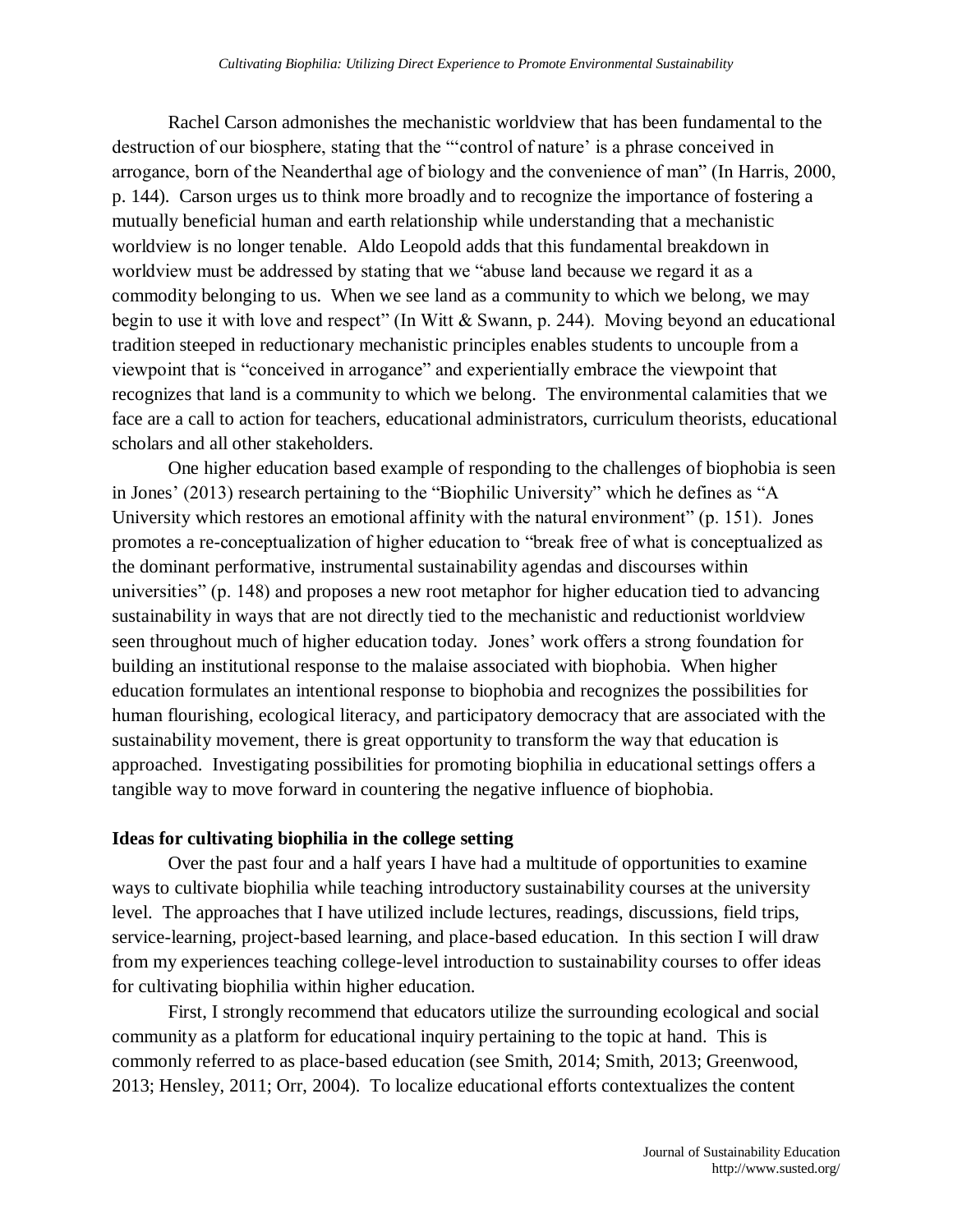while engaging the "environment as an integrating context" (Elder, 2003, pp. 54-55). Utilizing The Environment as an Integrating Context for learning (EIC) is a teaching approach that instantiates place-based education and "focuses on using a school's surroundings and community as a framework within which students can construct their own learning" (Elder, 2003, p. 55). Place-based education is continuing to be embraced by more educators and scholars nationally and internationally (Smith, 2014). The following definition of place-based education, articulated by a group of educational scholars and practitioners in 2007, helps to better unpack the topic:

Place and community-based education is a holistic approach to education, conservation, and community development that uses the local community as an integrating context for learning at all ages. It fosters vibrant partnerships between schools and communities both to boost student achievement and to improve community health and vitality environmental, social, and economic. (Johnson et al. in Smith, 2014, p. 264)

Place-based education embraces the ecological nuances and the unique social characteristics embodied by the bioregion in which an educational experience takes place. Thus, place-based education has the potential to transform students in their stewardship practices by helping them move from a role of being passive recipients of knowledge to that of active and engaged learners with the capacity to make a positive impact upon their world. Place-based education has the capacity to provoke a deeper and more intentional relationship between students and their surrounding natural and social environments. Thus, place-based education is one way to foster biophilia in both formal and informal education settings.

In the sustainability course that I currently teach at Florida Gulf Coast University (FGCU) called "The University Colloquium: A Sustainable Future," there is a strong emphasis on enabling students to develop a sense of place. On the syllabus for the Colloquium course, the goal associated with a sense of place is written as follows: "To provide a "sense of place" and an understanding of the unique ecological features of the environment of which you are a part." The student learning outcome, associated with this goal, is that "Students are expected to describe the unique ecological features of the area and analyze Southwest Florida's unique environmental and ecological challenges." With Colloquium's focus on sense of place, students are encouraged to develop their ecological literacy while exploring a variety of ecosystems on field trips throughout southwestern Florida. These field trips include an agricultural, marine, freshwater, urban, and a campus-based field experience. For example, one freshwater field trip includes a "wet walk" where students experience "full immersion" learning while trudging through a swamp that commonly has waist-deep water. On the FGCU campus field trip students learn about the sustainable features of the built environment and the characteristics of the natural environment. Students learn about how the urban and natural environments interface while also discussing the importance of a watershed and wetlands. This is learning that literally takes place in the students' "backyard." Thus, with place-based education, in this context, there is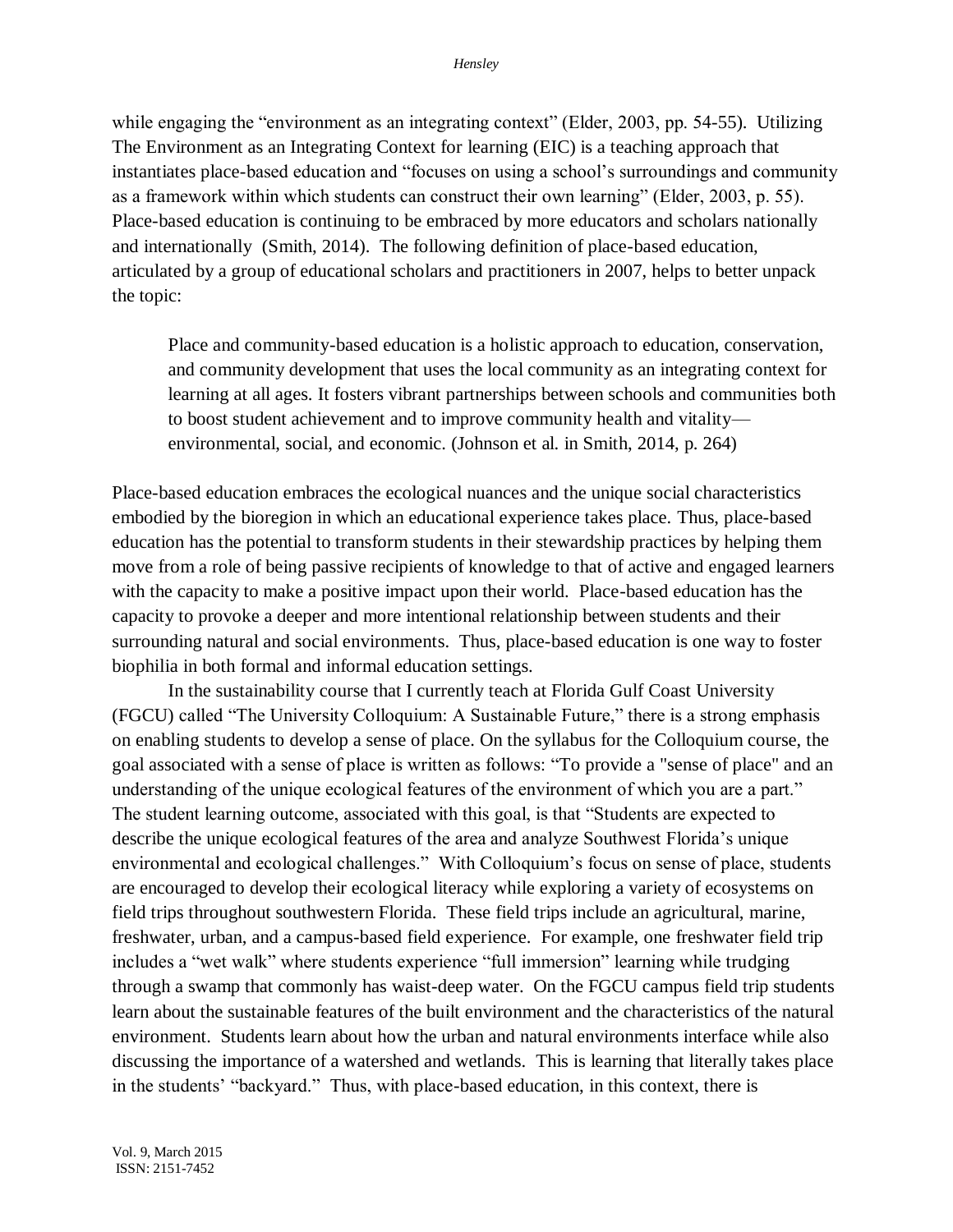applicability in virtually any campus setting because the campus itself can become a laboratory for learning about sustainability. When students have experiential encounters with the natural systems of which they are a part, they are more likely to care of these places (Orr, 1994a).

Another example of localized education can be found in place-based watershed education which can be used to help students develop watershed literacy and build each students' hydrological sense of place. One place-based watershed education approach that I have utilized in my courses includes exploring storm water management systems that are in place around the university campus. This task is best initiated by building a conceptual foundation through an assigned reading, reading discussion, and/or lecture that allows students to better understand the concept of a watershed and its significance from a sustainability perspective. When students recognize that the earth's surface is entirely made up of a series of interconnected watersheds, they are able to better understand the responsibility associated with being a member of a particular watershed (Hensley, 2014). To allow students to move from watershed awareness to watershed advocacy it is critical to enable students to explore the watershed in which they are situated. One way to do this is to explore the storm water management system in place on the campus. In particular, it is helpful to have students identify storm drains within a particular area on campus, encourage students to reflect upon how the storm water is perceived from a design perspective, and then to evaluate what message the layout of storm drains may convey to the general public and the university community. Questions can be posed such as, "Is storm water seen as a resource or as a liability/burden?" "Does the storm water have a chance to infiltrate pervious surfaces (such as a field of wildflowers) and recharge the aquifer or does the storm water simply run off of asphalt straight into the nearest storm drain?" Then ask students to explore potential improvements of this drainage system. "Is there a way to capture and store the storm water and then harvest it later as a means to reduce irrigation while promoting the wellbeing of the landscape (when there are periods of no rain)?" "How much water can one square foot of a non-pervious surface produce when there is one inch of rain?"

Next, I encourage higher educators to think about ways to incorporate service-learning into virtually every course. Service-learning has been designated by the Association of American Colleges and Universities as a high impact practice (see https://www.aacu.org/leap/hips) and can promote a much more authentic learning experience while advancing an interest in civic engagement among students. Direct interaction within one's bioregion, in a service-learning-oriented capacity, is likely to promote biophilia amongst students (Cramer, 2008; Smith, 2004). When students get to practice the elements of ecological stewardship and service (such as monitoring water quality in various water bodies, planting native trees, marking storm drains to educate the public about where the storm water flows, etc.), instead of just reading about and discussing them, students are engaging in direct experience that enables them to better grasp the possibilities, complexities, and value of this work. After engaging in nature-based service-learning students not only develop new skills, but they also expand upon their awareness of the positive impact that an individual can have on the natural world.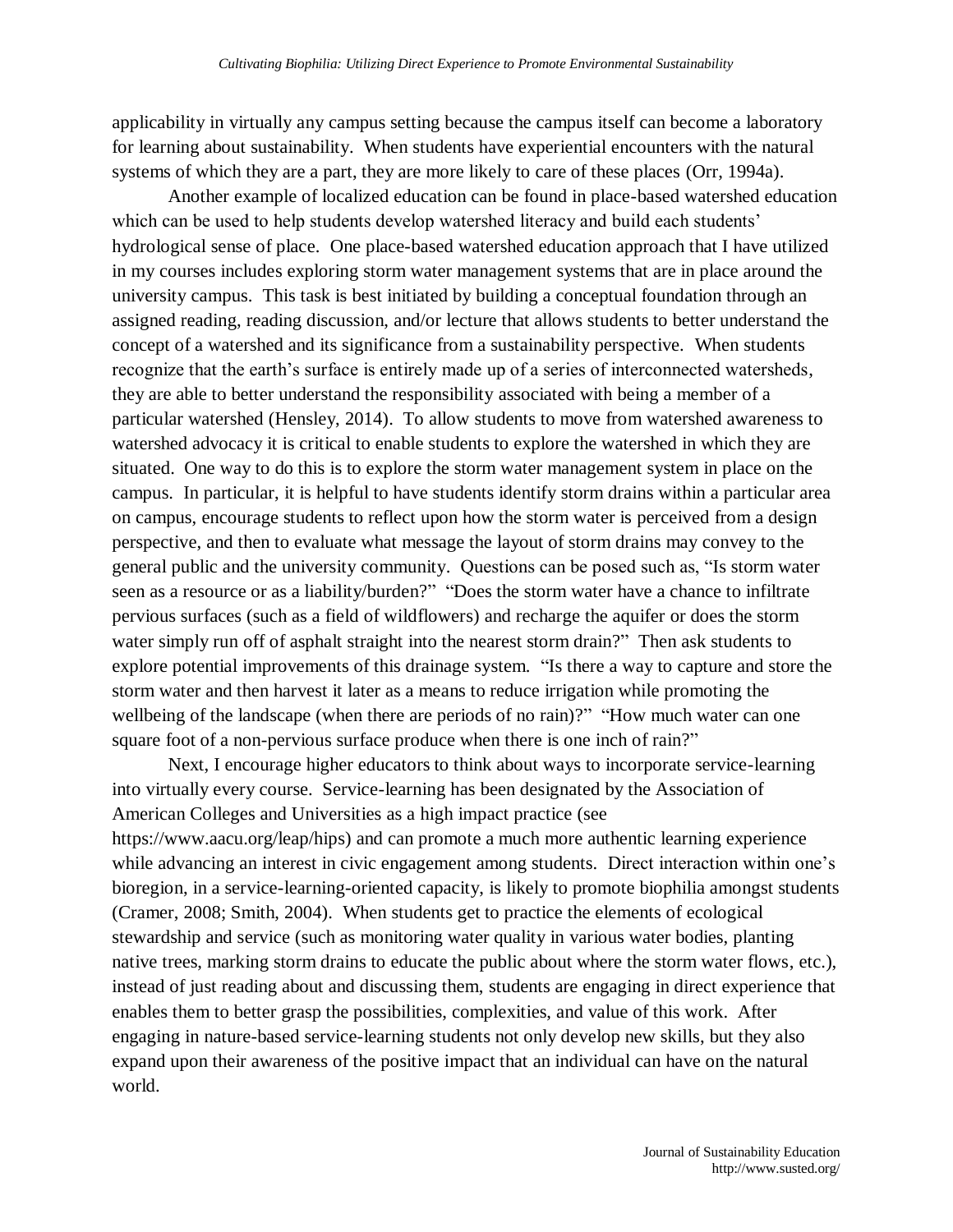An example of a watershed-oriented service-learning project that I incorporated into the Introduction to Sustainability courses at Auburn University was storm-drain marking. Storm drain marking involves labeling storm drains with messages (either painted or made of tiles or plaques) urging citizens to not dump pollutants into the storm drains. Typically the messages are simple and include a graphic and text which remind passers-by that storm drains are connected to local bodies of water and that dumping will pollute those waters. Involving students in a storm drain labeling project is an excellent way to provide direct and sustainability-oriented service to the campus and/or the surrounding community. Storm drain labeling promotes awareness of nonpoint source pollution and polluted runoff (Hoffmann, 2004). Storm drain labeling is an opportunity to build more relationships between your class and partnering organizations and it allows students to become civically engaged while practicing sustainability. The training involved for storm drain labeling is very basic and once the labeling process is demonstrated and practiced students can be broken up into teams to cover more area. While engaging in storm drain labeling students often encounter curious bystanders who are interested in learning about the project. Thus, while marking storm drains, there is the opportunity for students to provide informal education and build relationships with community members. Additionally, storm drain marking can help build one's connection to the watershed by developing a more contextualized and nuanced understanding of the challenges that face the wellbeing of the watershed.

Lastly, I recommend that students are given the latitude to explore a pertinent topic of their choice in a project-based learning modality, such as a final paper, poster, or PowerPoint presentation. When students are able to engage in project-based learning they are much more likely to sustain interest, find relevance in the associated topic, and retain the knowledge gained from the learning experience (Morgan, 1983). For example, I had my students select an environmental challenge-oriented topic from an approved list (such as dead zones, urban design and walkability, and the carbon footprint of conventional energy sources, etc.), and research that topic throughout the semester with a focus on sustainable solutions. The students were required to find and incorporate peer-reviewed reference material, and they were also encouraged to conduct interviews with local experts associated with their topic. At the end of the semester the students presented their information in the form of research posters with an emphasis on providing background information on the assigned topic, obstacles to emphasizing the triple bottom line (economic, ecological, and social), and proposed solutions to the environmental challenge. The poster presentation session is an effective way to engage the students in scholarly work that is interactive while building students' public speaking skills. This promotes biophilia because students develop a stronger understanding of the natural systems that make life on earth possible and they also learn how to apply this understanding to seemingly intractable sustainability challenges. Accordingly, students develop a stronger recognition of the direct connection between ecological health and human well-being.

These suggestions provide a framework that educators and theorists can adapt to the particular bioregion in which an educational experience takes place. Thus, place-based education with a focus on building biophilia can be drawn upon in virtually any geographical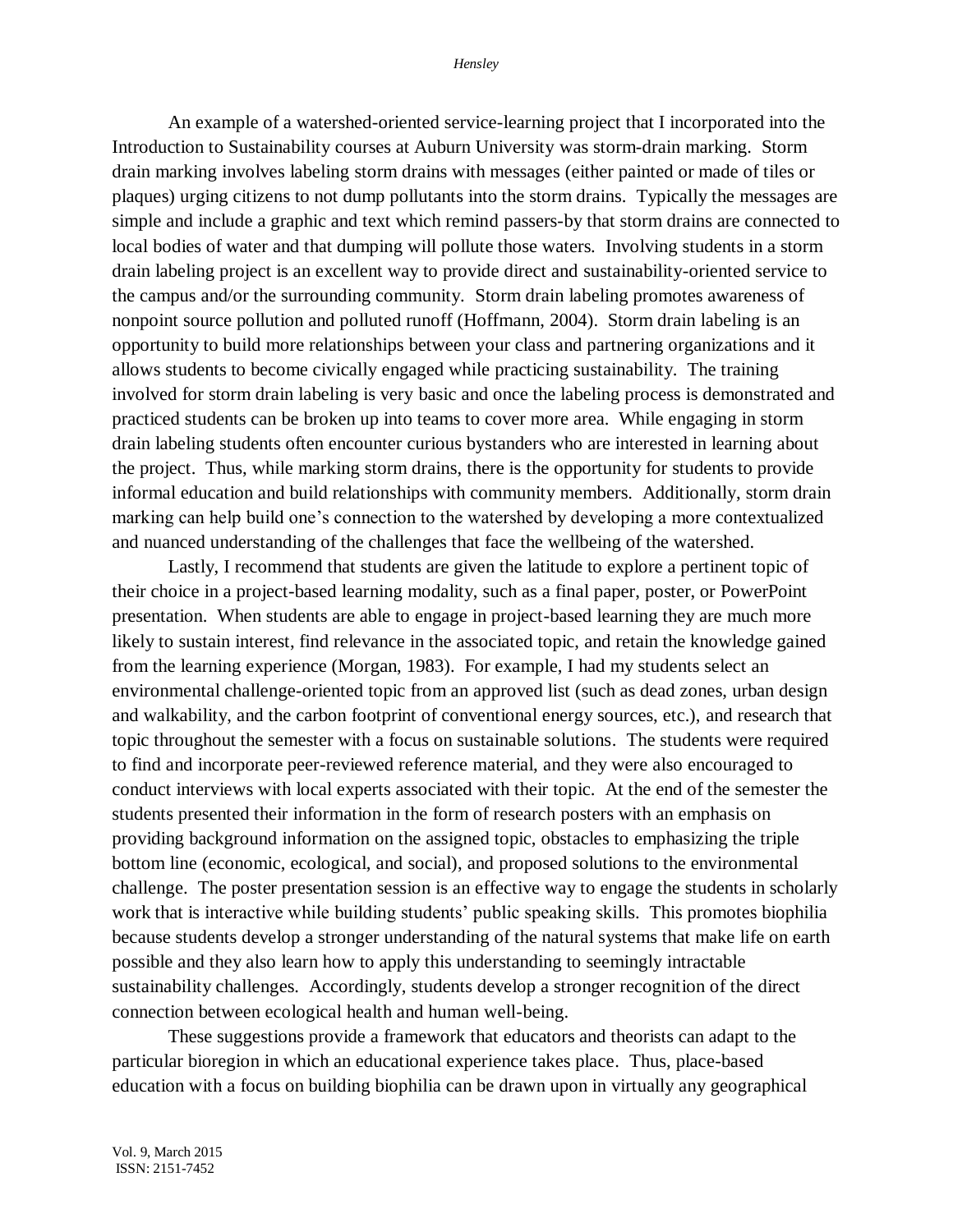setting. The opportunities to cultivate a more mutually beneficial human-earth relationship, in formal and non-formal educational settings, are as vast as the diversity of landscapes found throughout the planet. Wendell Berry (1991) eloquently addresses the diversity of landscapes and the importance of caring for them:

The question that must be addressed is not how to care for the planet but how to care for each of the planet's millions of human and natural neighborhoods, each of its small pieces and parcels of land, each one of which is in some precious way different from all the others. (p. 153)

It is our obligation as educators to embrace a form of education that better equips the next generation, and the current generation, to take care of each of the planet's natural and human neighborhoods. Cultivating biophilia within (and beyond) our classrooms is an effective way to do this. We, as educators and theorists, have the opportunity now to commit to a form of education that embraces place and embraces meaningful connections to place. According to E.O. Wilson (1984), affiliating with the natural world, and cultivating biophilia, is what it means to be human. Thus, to further humanize sustainability education, in the context of biophilia, is to advance the sustainability movement.

#### **Conclusion**

...*biophilia, like the capacity to love, needs the help and active participation of parents, grandparents, teachers, and other caring adults*. -David Orr (1994b, p. 200)

As previously discussed, biophilia typically is not cultivated in traditional educational settings. The detachment between humans and the outdoors, promulgated through biophobia, is one that needs to intentionally be addressed. The art of biophilia, in David Orr's (1994b) words, "requires us to use the world with disciplined, concentrated and patient competence" (p. 202). When we interact with the natural world in such a way it is more likely that we will better understand our role on this planet by gaining an enhanced sense of place (Hensley, 2013). University courses have the opportunity to advance the forms of learning that can bolster one's sense of place and love of the natural world. The possibilities for cultivating biophilia in the university classroom are abundant and include place-based education, service-learning, and project-based learning. When experiential education is joined with the intention of teaching about and for sustainability, there is potential for transformative learning. Education that views the traditional classroom walls as permeable and embraces the pedagogical possibilities of placebased learning is the kind of education that can advance biophilia. When educators recognize the nuanced beauty of their bioregion and embrace the connections between course material and place-specific teaching, there is a great deal of rich content that can be uncovered. Also, it is important to recognize the critical role that education plays in addressing the ecological crisis. Biophilia-oriented learning is becoming much more crucial as we face the ecological crisis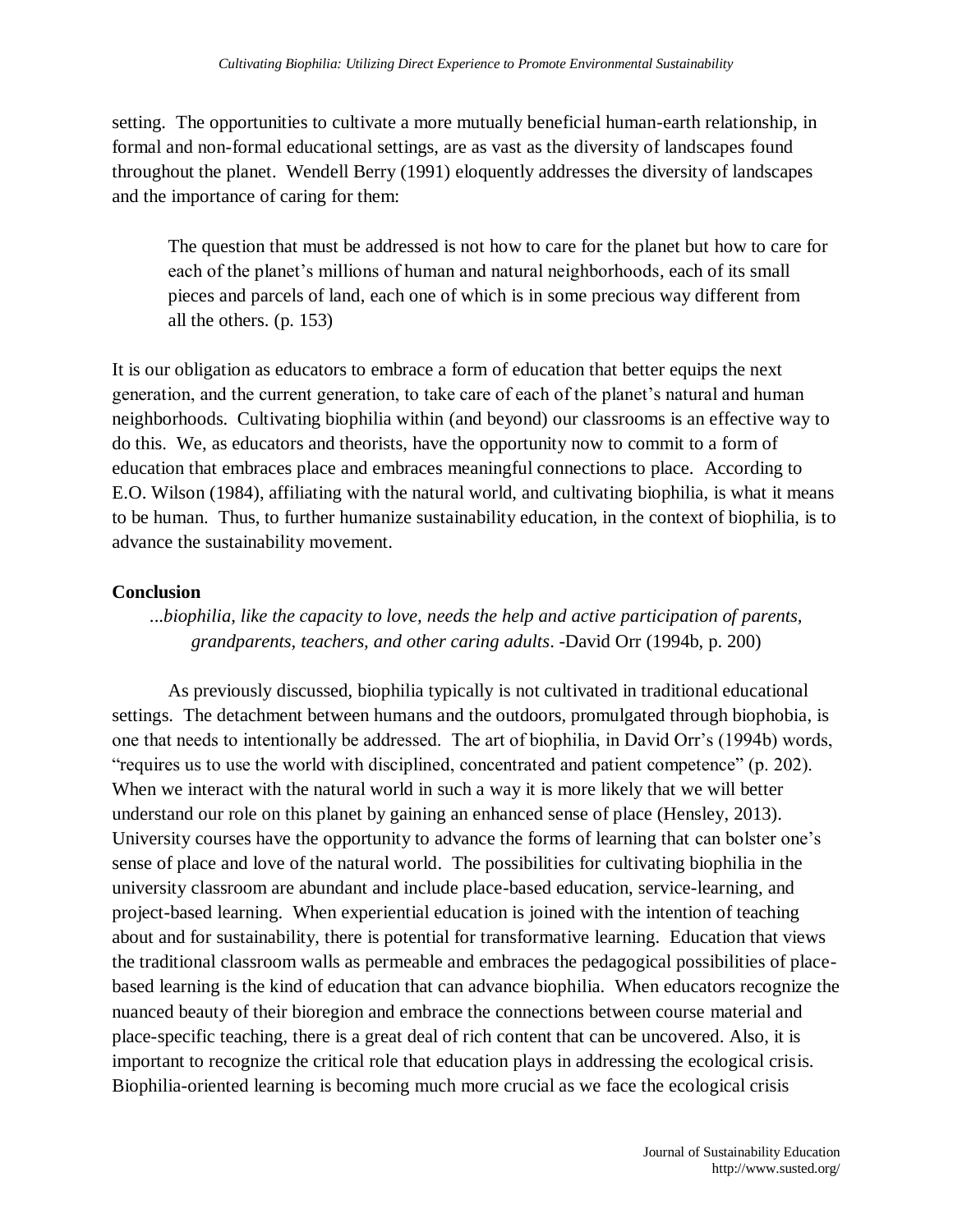associated with variables such as exponential population gain and the rampant industrialconsumer paradigm advanced through contemporary forms of education steeped in standards, efficiency, and accountability (Taubman, 2009).

Educational theorists and practitioners face an important time when the capacity to transform curriculum and pedagogy is more important than ever. At a 2009 Commencement Address at the University of Portland, Paul Hawken urged the graduates to recognize that "civilization needs a new operating system, [and] you are the programmers, and we need it within a few decades." This urgency to develop a new operating system should ideally be tied to advancing a more meaningful human-earth relationship. Accordingly, when an effort is made to promote biophilia in the educational context, the possibilities for advancing the sustainability movement are acknowledged and a new "operating system" can be realized.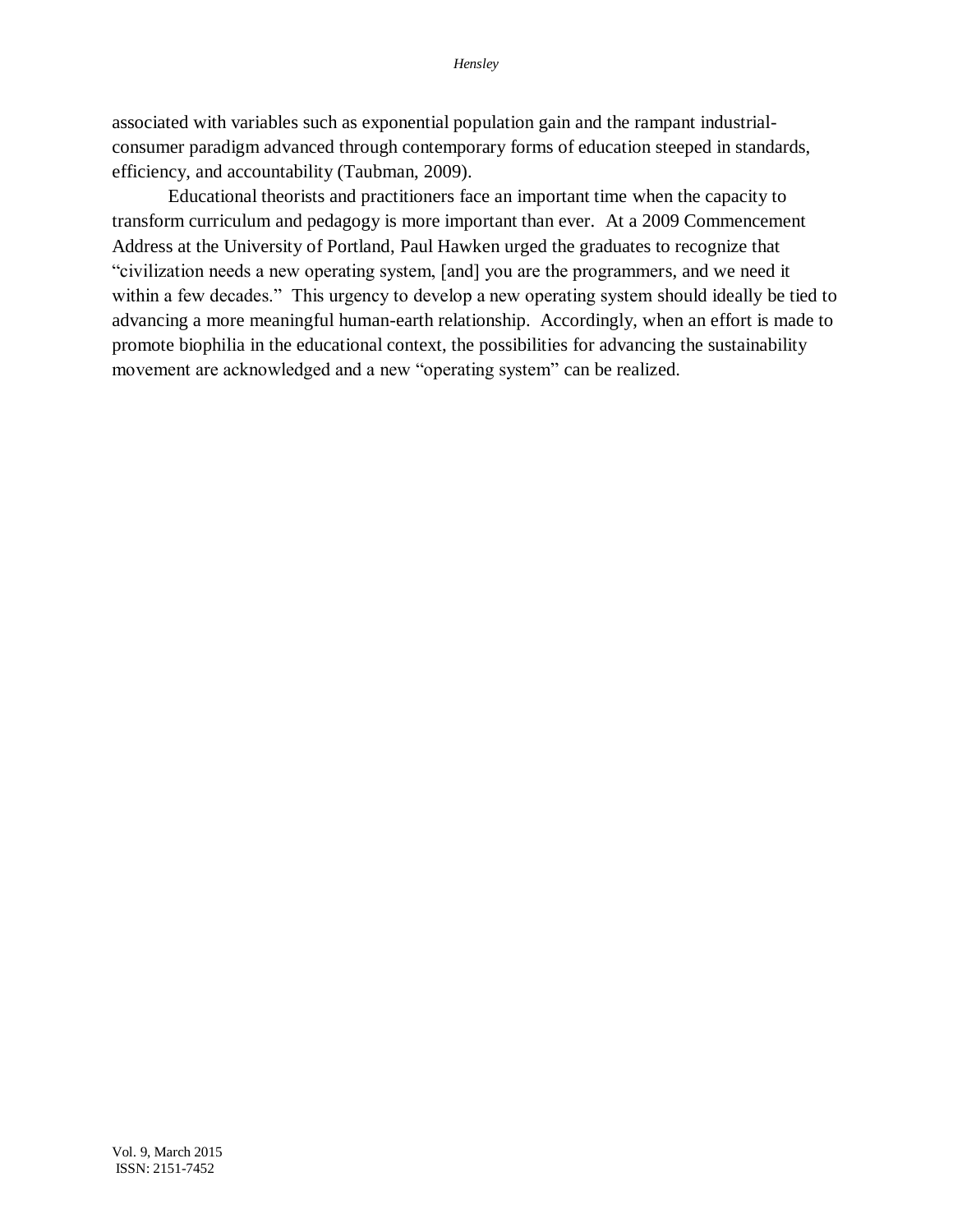#### **References:**

Backes, D. (1958). Introduction. In D. Backes (Ed.), S. F. Olson, *The Meaning of Wilderness:* 

*Essential Articles and Speeches*. Minneapolis, MN: University of Minnesota Press.

- Berry, W. (1991). The futility of global thinking. In W. B. Willers (Ed.), *Learning to listen to the land* (pp. 150–156). Washington, D.C.: Island Press.
- Cajete, G. (1999). Reclaiming Biophilia: Lessons from Indigenous Peoples. In G. A. Smith & D. R. Williams (Eds.), *Ecological education in action: On weaving education, culture, and the environment* (pp. 189–207). Albany, NY: SUNY Press.
- Cramer, J.R. (2008). Reviving the connection between children and nature through servicelearning restoration partnerships. *Native Plants Journal 9*(3): 278–286.
- Corcoran, P. B. (1999). Environmental autobiography in undergraduate educational studies. In G. Smith & D. Williams (Eds.), *Ecological education in action: On weaving education, culture, and the environment* (pp. 178–188). Albany, NY: State University of New York Press.
- Dewey, J. (1931). *The way out of educational confusion*. Cambridge: Harvard University Press.
- Elder, J. (2003). *A field guide to environmental literacy: Making strategic investments in environmental education.* Rock Spring, GA: Environmental Education Coalition.
- Fromm, E. (1992). *The anatomy of human destructiveness*. New York, NY: Macmillan.
- Greenwood, D. (2013). A critical theory of place-conscious education. In R. B. Stevenson, M. Brody, J. Dillon, & A. Arjen (Eds.), *International handbook of research on environmental education* (pp. 93–100). New York: Routledge.
- Harris, R. (2000). Other-Words in Silent Spring. In C. Waddell (Ed.), *And no birds sing: Rhetorical analyses of Rachel Carson's Silent Spring* (pp. 126–156). Carbondale, IL: SIU Press.
- Hawken, P. (2009) *Healing or Stealing?* Speech presented at University of Portland, Portland, OR.
- Hawken, P. (2007). *Blessed unrest: How the largest movement in the world came into being, and why no one saw it coming*. New York: Viking.
- Hensley, N. (2011). Curriculum studies gone wild: Bioregional education and the scholarship of sustainability. New York: Peter Lang.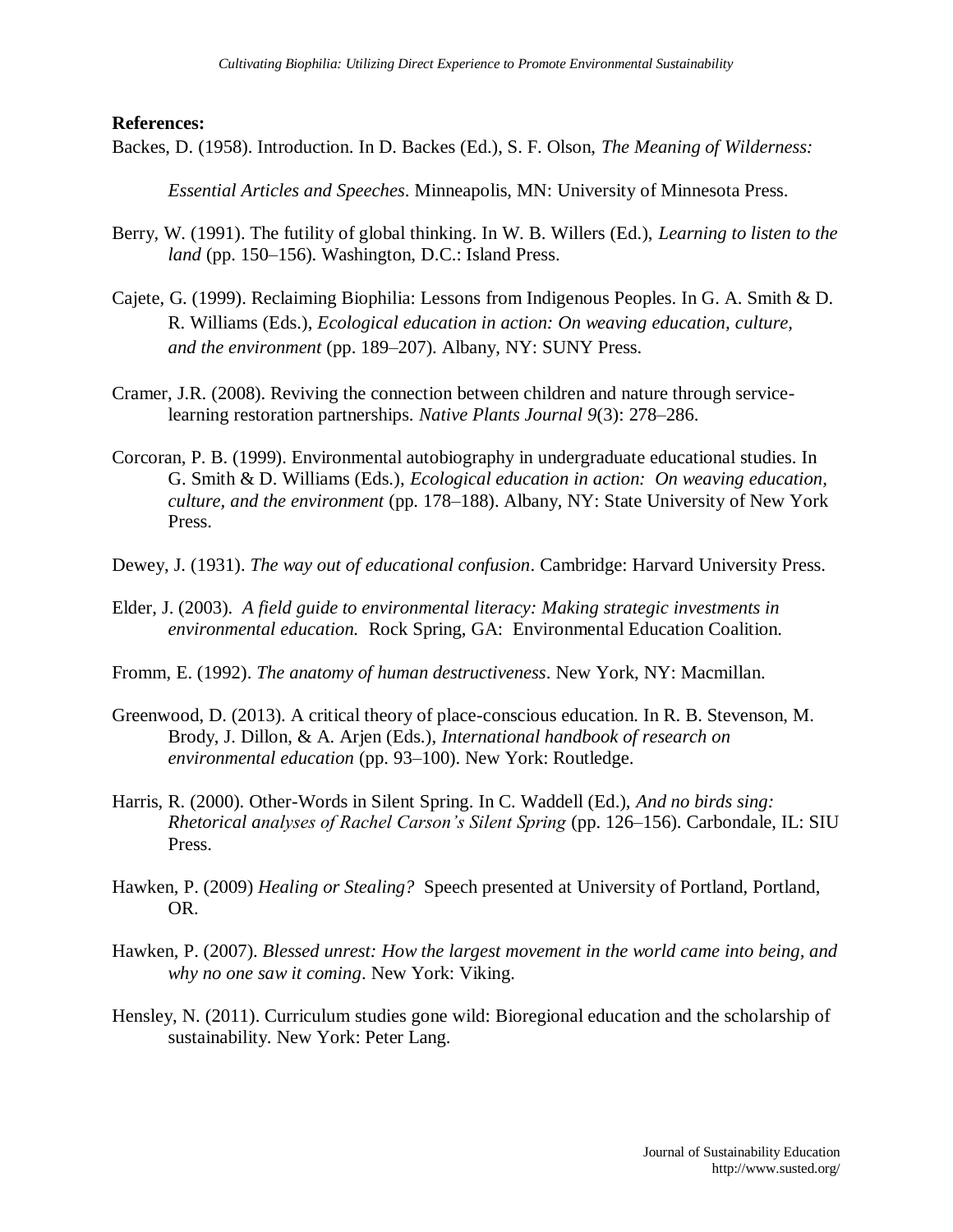- Hensley, N. (2012). Beyond a carbon copy curriculum: Cultivating stewardship and awareness through sustainable education. In J. Lin & R. Oxford (Eds.), *Transformative ecoeducation for human and planetary survival* (pp. 61–74). Charlotte, NC: IAP.
- Hensley, N. (2013). Curriculum as bioregional text: Place, experience, and sustainability. *Journal of Sustainability Education*, 5.
- Hensley, N. (2014). Incorporating Place-Based Education to Cultivate Watershed Literacy: A Case Study. In K. D. Thomas & H. E. Muga (Eds.), *Handbook of research on pedagogical innovations for sustainable development* (pp. 27–38).
- Hoffmann, K. (2004). *Storm Drain Labeling Guide Available* (pp. 10–11). Trenton, NJ: New Jersey Department of Environmental Protection. Retrieved from https://rucore.libraries.rutgers.edu/rutgers-lib/18601/
- Hug, J. (1998). *Learning and teaching for an ecological sense of place: Toward environmental science education praxis* (Unpublished Dissertation). Pennsylvania State University.
- Jones, D. R. (2013). "The Biophilic University": A de-familiarizing organizational metaphor

for ecological sustainability? *Journal of Cleaner Production*, *48*, 148–165.

- Kahn, R. (2008). From Education for Sustainable Development to Ecopedagogy: Sustaining Capitalism or sustaining life? *Green Theory & Praxis: The Journal of Ecopedagogy*, *4*(1).
- Louv, R. (2008). *Last child in the woods: Saving our children from nature-deficit disorder*. Chappel Hill, NC: Algonquin Books.
- Morgan, A. (1983). Theoretical aspects of Project-Based Learning in higher education. *British Journal of Educational Technology*, *14*(1), 66–78.
- Orr, D. (1994a). *Earth in mind: On education, environment, and the human prospect*. Washington, D.C.: Island Press.
- Orr, D. W. (1994b). Love it or lose it: The coming Biophilia revolution. In S. R. Kellert & E. O. Wilson (Eds.), *The biophilia hypothesis* (pp. 415–440). Washington, D. C.: Island Press.
- Orr, D. W. (2005). Place and pedagogy. In M. Stone, & Z. Barlow (Eds.), *Ecological literacy: Educating our children for a sustainable world* (pp. 85–94). San Francisco: Sierra Club Books.
- O'Sullivan, E. (2004). *Learning toward an ecological consciousness: Selected transformative practices*. New York: Palgrave Macmillan.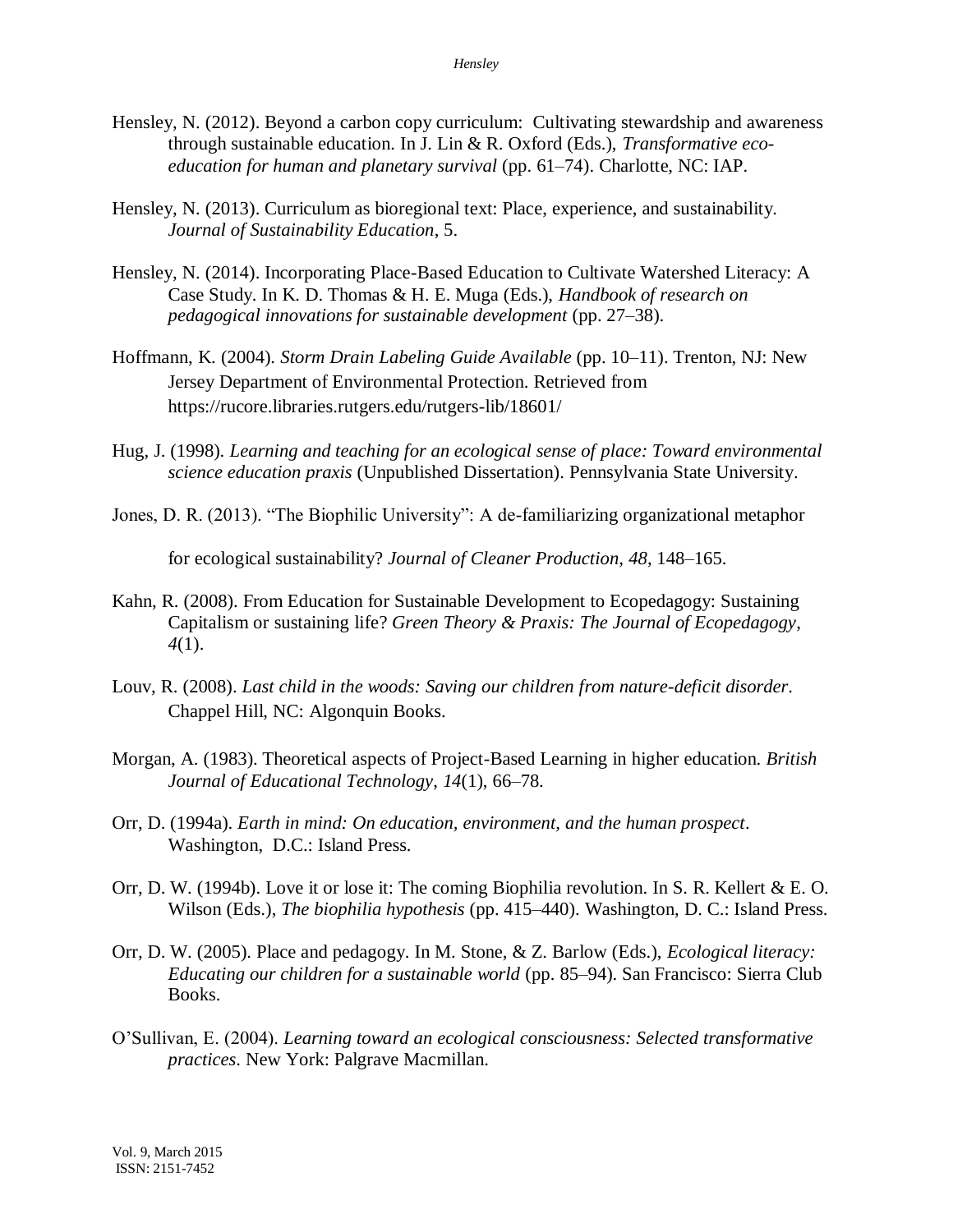- Saylan, C., & Blumstein, D. T. (2011). *The failure of environmental education (and how we can fix it)*. Los Angeles: University of California Press.
- Smith, G. A., & Williams, D. R. (Eds.). (1999). Ecological education in action on weaving education, culture, and the environment. Albany, NY: State University of New York Press.
- Smith, G. A. (2004). Cultivating care and connection: Preparing the soil for a just and sustainable society. *Educational Studies*, *36*(1), 73–92.
- Smith, G. A. (2013). Place-based Education. In R. B. Stevenson, M. Brody, J. Dillon, & A. Arjen (Eds.), *International handbook of research on environmental education* (pp. 213- 220). New York: Routledge.
- Smith, G. (2014). Making the transition to sustainability: Marshalling the contributions of the many. In J. C. K. Lee & R. Efird (Eds.), *Schooling for sustainable development across the Pacific* (pp. 261–278). Springer Netherlands.
- Sobel, D. (1996). *Beyond ecophobia: Reclaiming the heart in nature education*. Great Barrington, MA: Orion Society.
- Taubman, P. (2009). *Teaching by numbers: Deconstructing the discourse of standards and accountability in education*. New York: Routledge.
- Westra, L., Soskolne, C. L., & Spady, D. (2012). *Human health and ecological integrity: Ethics, law and human rights*. London: Routledge.
- Wilson, E. (1984). *Biophilia*. Cambridge, MA: Harvard University Press.
- Wilson, E. O. (1995). Biophilia and the conservation ethic. In S. R. Kellert & E. O. Wilson (Eds.), *The Biophilia hypothesis* (pp. 31–42). Washington, D.C.: Island Press.
- Witt, S., & Swann, R. (1996). Land: Challenge and opportunity. In W. Vitek & W. Jackson (Eds.), *Rooted in the land: Essays on community and place* (pp. 244–252). New Haven, CT: Yale University Press.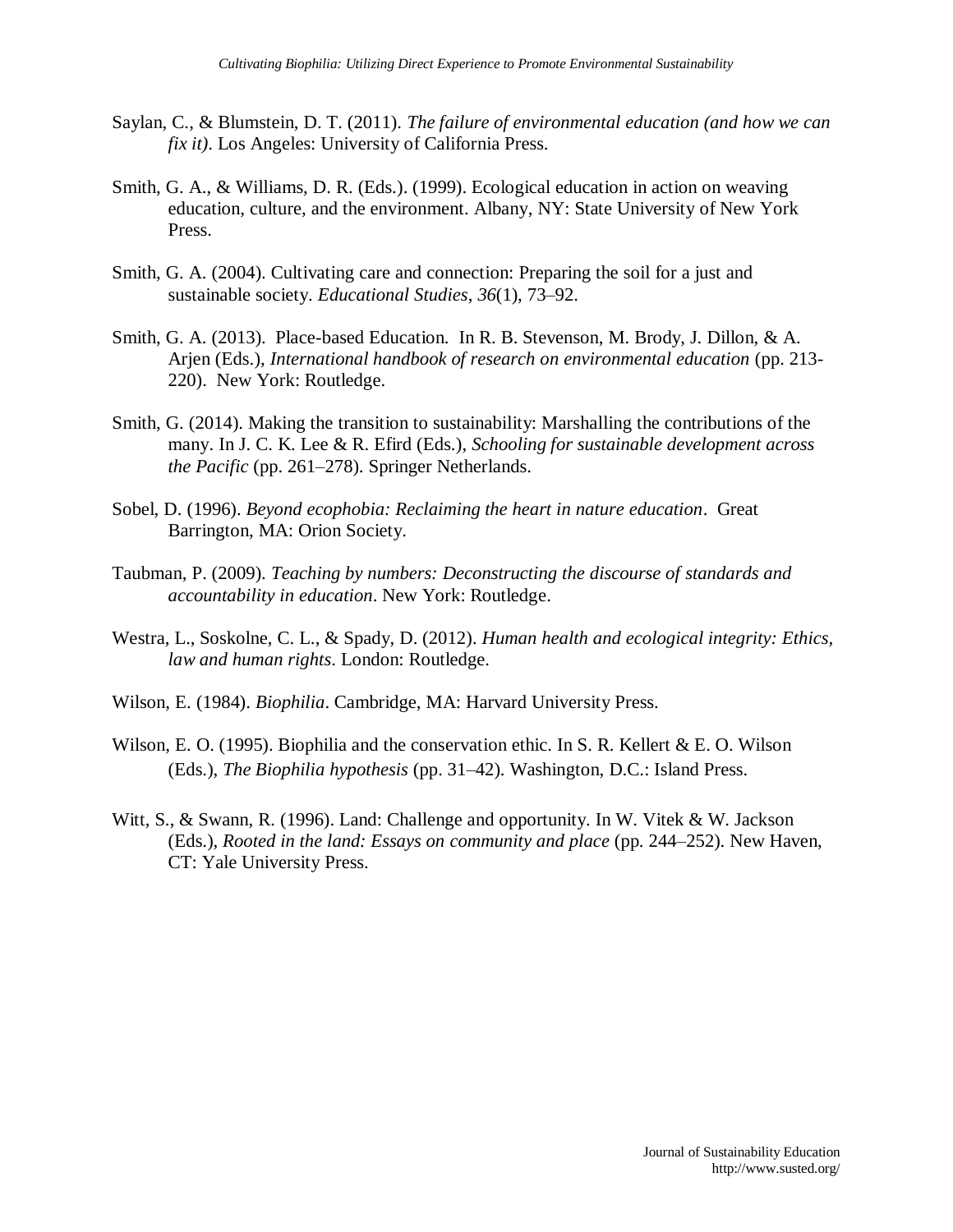